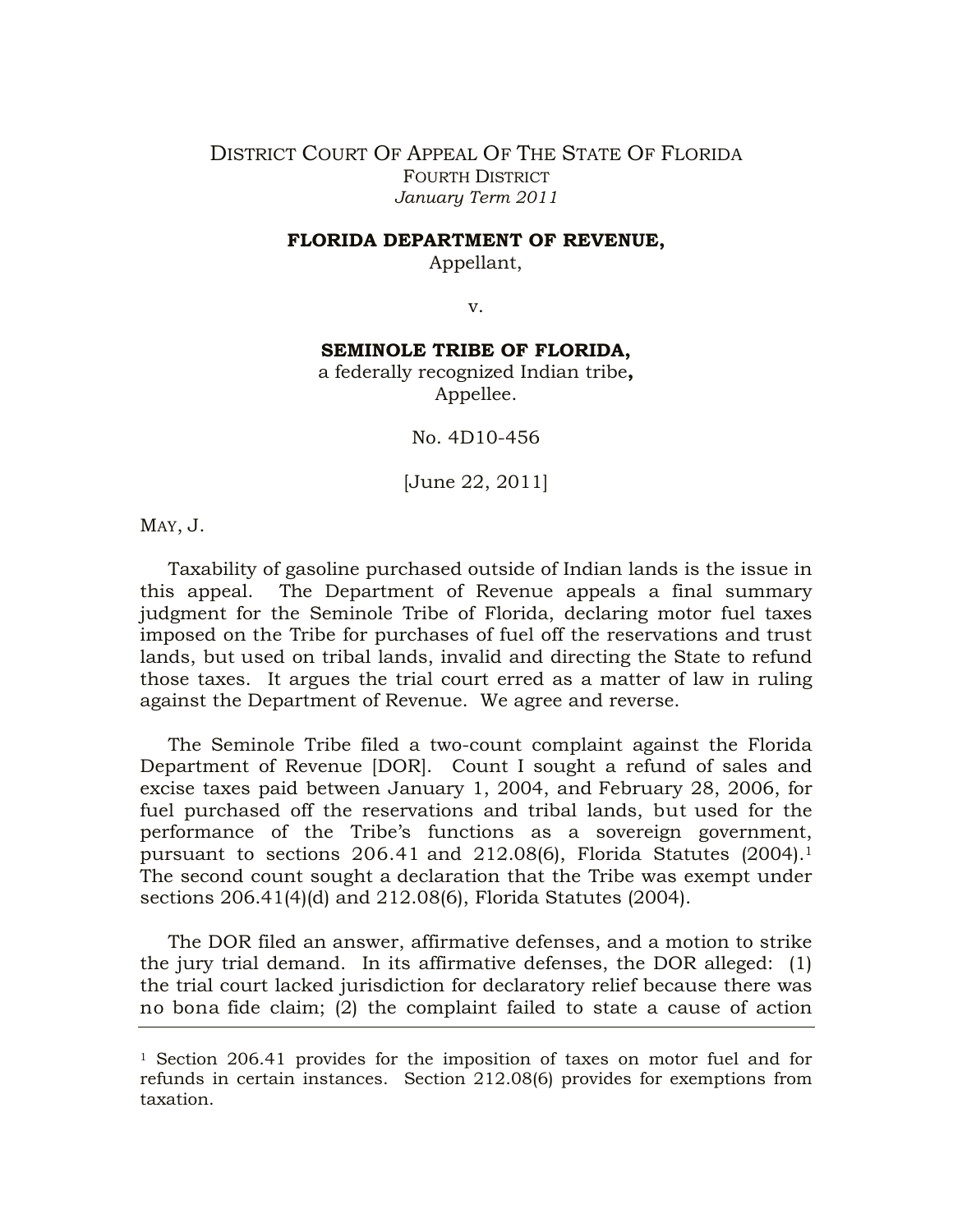because section 206.41(4)(d) only applied to counties and municipalities; and (3) venue was improper because the DOR had not waived its home venue privilege. The trial court denied the motion to strike the demand for jury trial.

The Tribe moved for summary judgment and attached an affidavit attesting to the amounts of money spent in payment of these taxes for fuel purchased off the reservations and tribal lands, but used for the transport of persons and cargo on the reservations and tribal lands. The DOR also filed a motion for final summary judgment and a motion to strike the affidavit.

The DOR took the deposition of the affiant, who testified that the documents concerning the Tribe's fuel purchases revealed only where the purchases were made. The Tribe had no logs to show when the purchases were made or when and where the vehicles were used. The affiant had no personal knowledge of where the gasoline was used. For example, he could not explain why fuel was purchased in Alachua County, where the Tribe owned no lands.

The DOR representative attested that the DOR had consistently allowed for refunds of excise taxes for fuel purchased on reservations or tribal lands, regardless of where the vehicles were driven. The DOR had never allowed for refunds of excise taxes when the fuel was purchased outside of tribal land. The DOR had administered chapter 206 in this manner for over thirty years.

The trial court denied the DOR's motion to strike the Tribe's affidavit, granted the Tribe's motion for summary judgment, and denied the DOR's motion for summary judgment. In its order and final judgment, the trial court found that it had jurisdiction, pursuant to section 72.011(1)(a), Florida Statutes (2004). It further found that the Indian Commerce Clause of the United States Constitution prohibited the State of Florida from taxing any fuel used or consumed by the Tribe on its reservations or tribal lands. The court also found that the motor fuel taxes were excise taxes imposed for the use or consumption of the fuel, not sales taxes. The court ordered the refund of monies paid by the Tribe.

The standard of review for summary judgments is *de novo*. *Volusia Cnty. v. Aberdeen at Ormond Beach, L.P.*, 760 So. 2d 126, 130 (Fla. 2000).

The DOR argues that the United States Supreme Court has consistently held that off-reservation sales are taxable and that section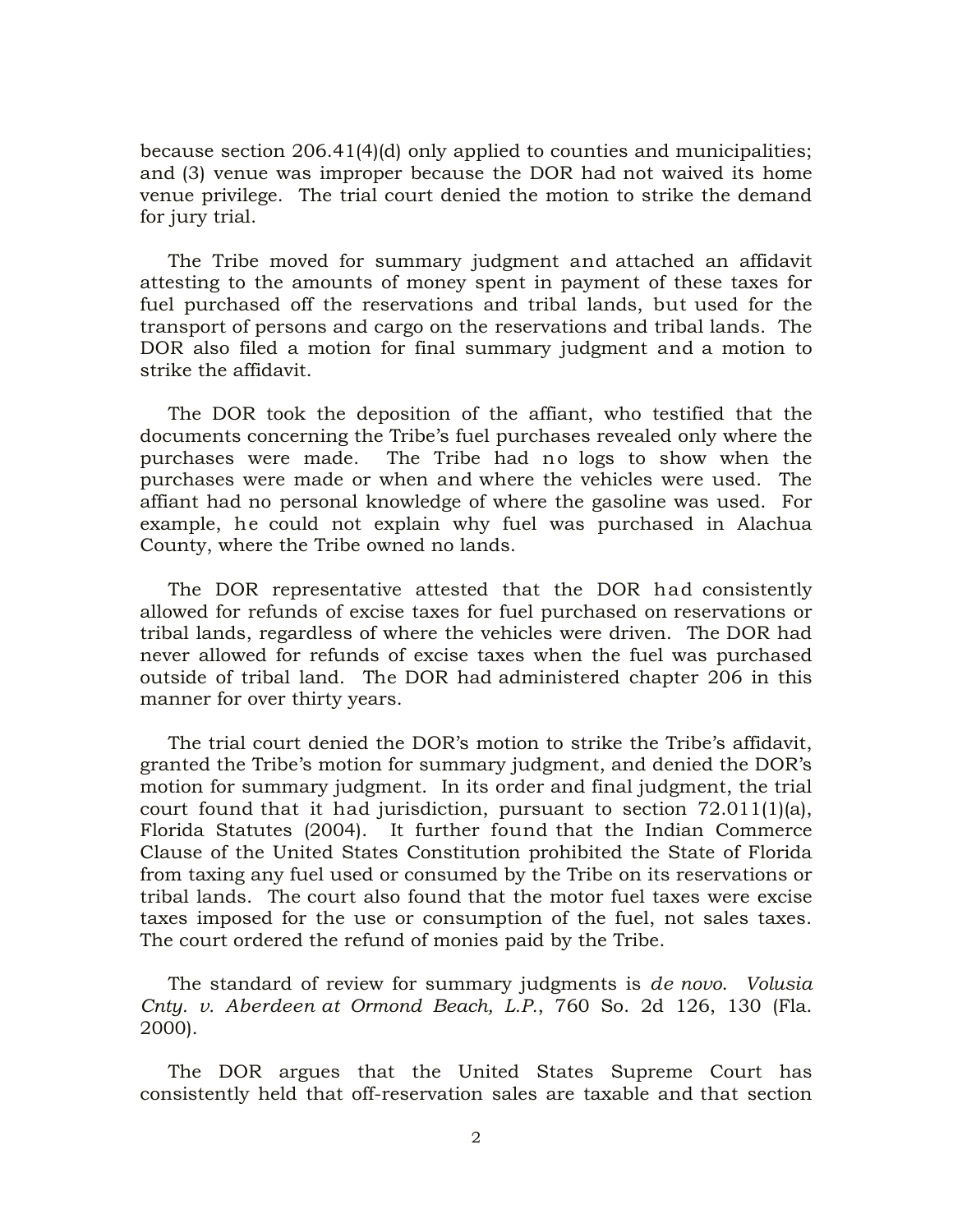$206.01(24)^2$  defines "use" as the placing of fuel in the tank. The Tribe responds that the State's limited ability to tax tribal members is based on the Indian Commerce Clause of the United States Constitution. Art. I, § 8, Cl. 3, U.S. Const. The Tribe contends that State taxation on the use or consumption of property by tribal members on the reservation is prohibited unless authority is conferred upon the State by an Act of Congress. *McClanahan v. State Tax Comm'n of Ariz.*, 411 U.S. 164, 170- 71 (1973). And, Congress has not authorized the State of Florida, or any state, to tax fuel used or consumed by tribal members on their own land.

The Court has rendered numerous decisions on taxation issues concerning Indian Tribes, but not one addresses the specific issue now before this Court. *See, e.g.*, *Moe v. Confederated Salish & Kootenai Tribes of the Flathead Reservation*, 425 U.S. 463 (1976) (upholding taxes on cigarette sales to non-Indians on tribal lands, but disallowing personal property tax on motor vehicles owned by tribal members who resided on the reservation); *McClanahan*, 411 U.S. at 179-81 (striking down personal income tax on tribal members derived solely from reservation sources); *Okla. Tax Comm'n v. Chickasaw Nation*, 515 U.S. 450, 467 (1995) (holding that the state may not impose motor fuels tax to fuel sold by Tribe on tribal lands, but may impose income tax on tribal members who work for the Tribe, but reside outside of tribal lands). In analyzing taxation issues, the Court first looks at whether the "legal incidence" of the state tax is assessed against tribal members for activities conducted or property used on tribal lands. *Chickasaw Nation*, 515 U.S. at 458-59.

In *Colville*, the Court explored the constitutionality of motor vehicle, mobile home, camper, and travel trailer taxes. *Washington v. Confederated Tribes of Colville Indian Reservation*, 447 U.S. 134, 142-43 (1980). The Court considered those taxes as excise taxes because they applied to the privilege of using the vehicle in the State. *Id.* at 162. The Court distinguished an excise tax, a tax on the use<sup>3</sup> or consumption of property, from a personal property tax, which is levied on the Motor vehicle owner on the first day of each year. *Id*. at 163.

The Court held the State could not levy a tax upon the use of Indianowned vehicles on tribal lands. *Id*. at 163-64. The Court suggested, however, that if the State had tailored its tax to the amount of actual off-

<sup>2</sup> Section 206.01(24), Florida Statutes (2004), defines "use" as "the placing of motor or diesel fuel into any receptacle on a motor vehicle from which fuel is supplied for the propulsion thereof."

<sup>3</sup> The Court also addressed cigarette taxes, but that analysis does not assist in resolving the instant issue. *Colville*, 447 U.S. at 152.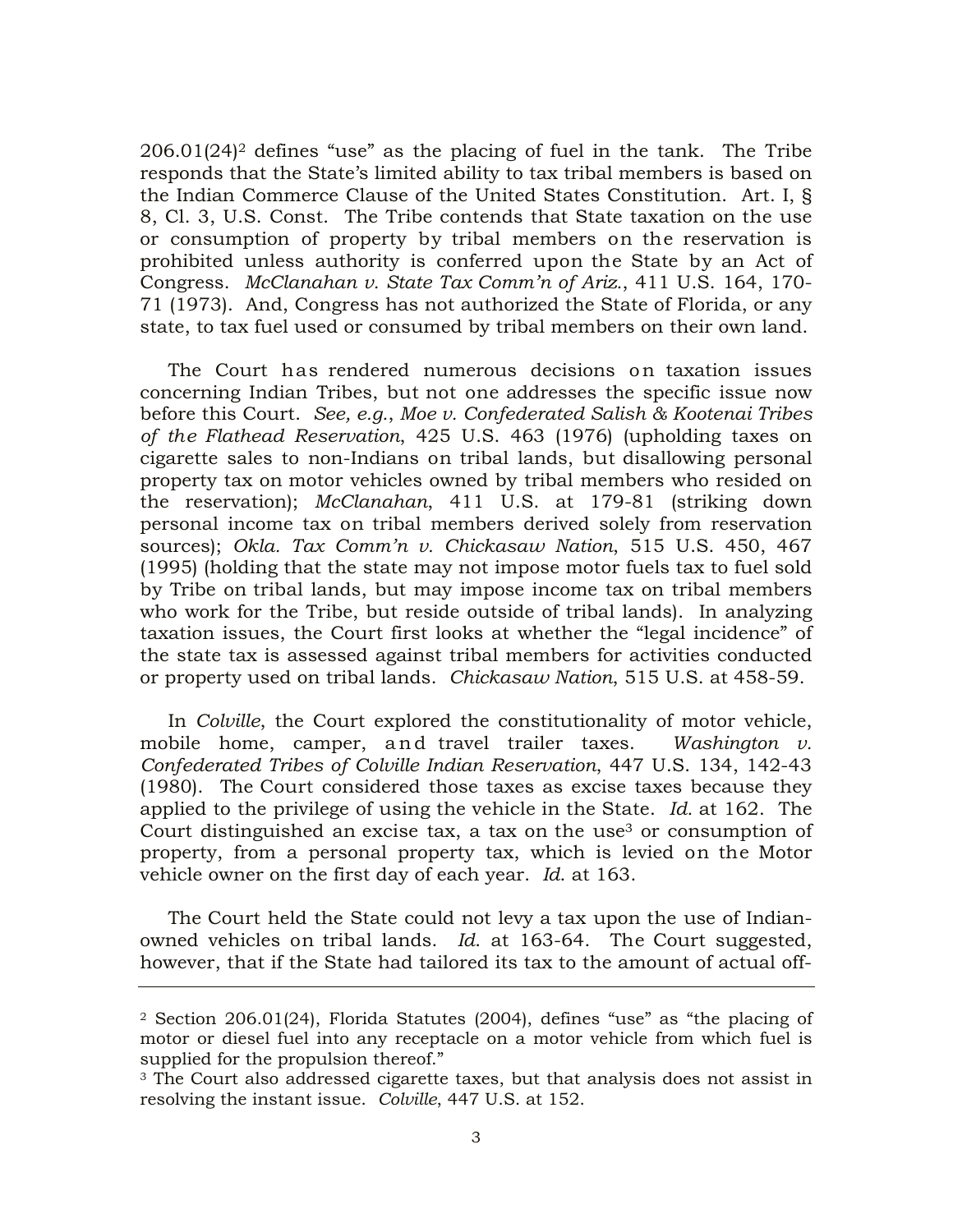reservation use, the outcome might have been different. *Id*. The Tribe uses *Colville* to support its position that the DOR cannot impose the tax in this case because the fuel is used on tribal lands.

We find *Wagnon v. Prairie Band Potawatomi Nation*, 546 U.S. 95 (2005), the most useful case. There, the Court upheld a motor fuel tax imposed on non-Indian distributors, who received fuel off the reservation, but delivered it to a gas station owned and operated by the Nation and located on tribal lands. The Nation sought declaratory and injunctive relief from the collection of the tax from those distributors.

The Court first determined that the legal incidence of the tax fell on the non-Indian distributor because the tax was levied on the amount of fuel received by the distributor. *Id*. at 105-06. The fact that the fuel was ultimately sold, used, or consumed on tribal lands, as the Nation argued, did not change the entity upon whom the legal incidence fell. *Id*. at 108- 10.

The Court then discussed whether the interest-balancing test should be applied to an off-reservation transaction. *Id*. at 110. It noted that offreservation taxation had been upheld without applying the interestbalancing test. *Id*. at 112-13; *see, e.g.*, *Mescalero Apache Tribe v. Jones*, 411 U.S. 145 (1973) (permitting the taxation of receipts from an offreservation, Indian-owned ski resort); *Chickasaw Nation*, 515 U.S. at 467 (allowing the taxation of income earned by Indians on reservation but living off reservation). The Court "concluded that '[a]bsent express federal law to the contrary, Indians going beyond reservation boundaries have generally been held subject to nondiscriminatory state law otherwise applicable to all citizens of the State.'" *Wagnon,* 546 U.S. at 113 (quoting *Mescalero Apache Tribe*, 411 U.S. at 148-49).

Here, while the legal incidence of the tax falls on the purchaser—the Tribe—the tax is levied on off-reservation purchases. Off-reservation transactions, even by tribal members, are susceptible of taxation without running afoul of the Indian Commerce Clause. *Wagnon*, 546 U.S. at 115; *Mescalero Apache Tribe*, 411 U.S. at 148-49; *Chickasaw Nation*, 450 U.S. at 464. We find the off-reservation purchase is taxable notwithstanding that the legal incidence of the tax falls on a tribal purchaser. As DOR argues, it would be impossible to track the use of the fuel on and off the tribal lands. The Tribe reaps the benefit of untaxed fuel when it is purchased on tribal lands even if the fuel is used off of tribal lands.<sup>4</sup>

<sup>4</sup> The DOR representative attested that fuel purchased on tribal lands is not taxed even though it may be used outside of tribal lands.